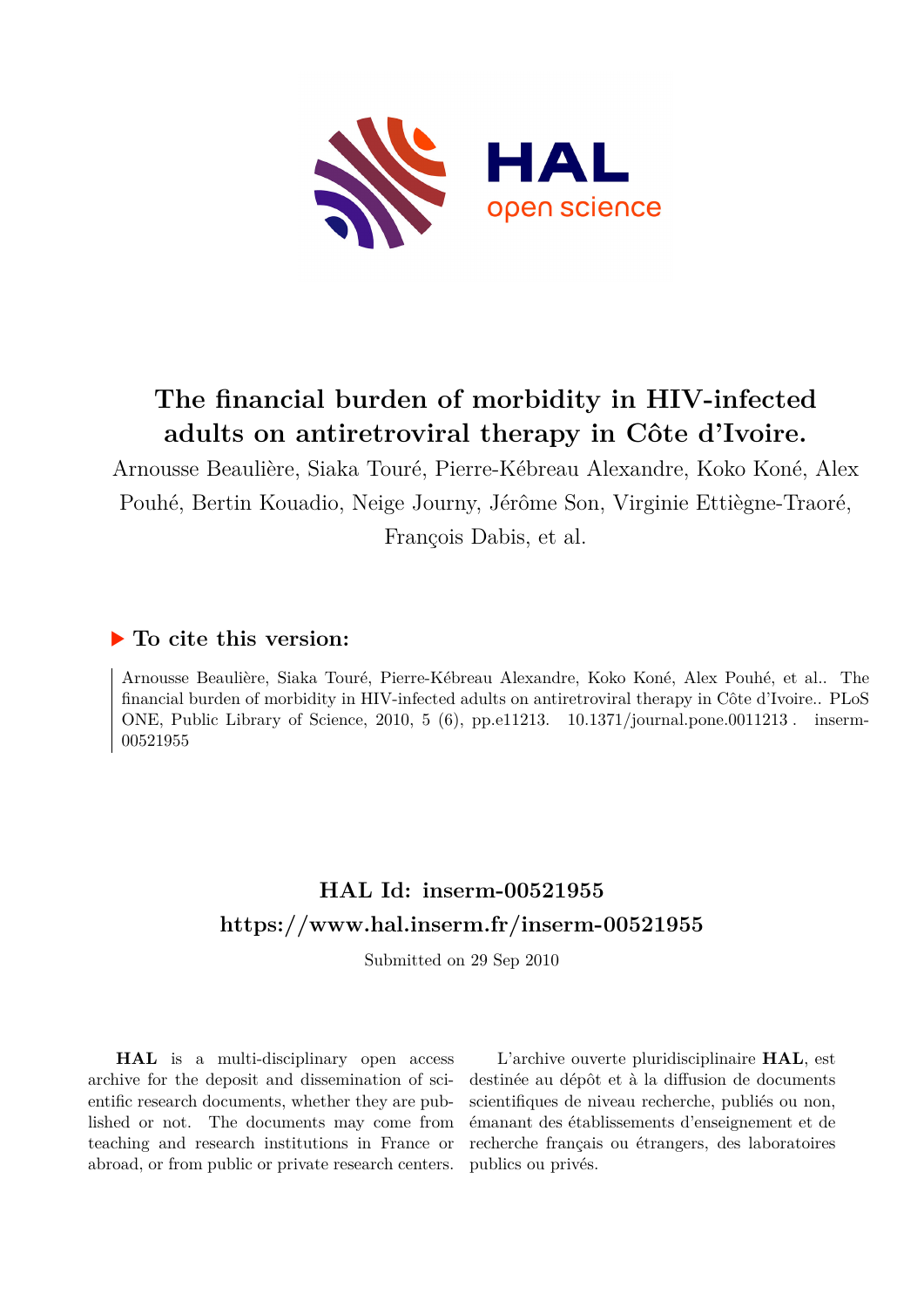# The Financial Burden of Morbidity in HIV-Infected Adults on Antiretroviral Therapy in Côte d'Ivoire

Arnousse Beaulière<sup>1,2</sup>\*, Siaka Touré<sup>2,4</sup>, Pierre-Kébreau Alexandre<sup>3</sup>, Koko Koné<sup>2,5</sup>, Alex Pouhé<sup>4</sup>, Bertin Kouadio<sup>2,4</sup>, Neige Journy<sup>1,2</sup>, Jérôme Son<sup>1,2</sup>, Virginie Ettiègne-Traoré<sup>6</sup>, François Dabis<sup>1,2</sup>, Serge Eholié<sup>2,7</sup>, Xavier Anglaret<sup>1,2</sup>

1 INSERM, Unité 897, Université Victor Segalen Bordeaux 2, Bordeaux, France, 2 Programme PAC-CI, Abidjan, Côte d'Ivoire, 3 Department of Mental Health, Bloomberg School of Public Health, Johns Hopkins University, Baltimore, Maryland, United States of America, 4 Association ACONDA-VS, Abidjan, Côte d'Ivoire, 5 Institut Pédagogique National de l'Enseignement Technique et Professionnelle (IPNETP), Abidjan, Côte d'Ivoire, 6 Programme National de Prise En Charge des Personnes infectées par le VIH (PNPEC), Ministère de la Santé et de l'Hygiène Publique, Abidjan, Côte d'Ivoire, 7 Service des Maladies Infectieuses et Tropicales, Centre Hospitalier Universitaire (CHU) de Treichville, Abidjan, Côte d'Ivoire

## Abstract

Background: Large HIV care programs frequently subsidize antiretroviral (ARV) drugs and CD4 tests, but patients must often pay for other health-related drugs and services. We estimated the financial burden of health care for households with HIVinfected adults taking antiretroviral therapy (ART) in Côte d'Ivoire.

Methodology/Principal Findings: We conducted a cross-sectional survey. After obtaining informed consent, we interviewed HIV-infected adults taking ART who had consecutively attended one of 18 HIV care facilities in Abidjan. We collected information on socioeconomic and medical characteristics. The main economic indicators were household capacity-to-pay (overall expenses minus food expenses), and health care expenditures. The primary outcome was the percentage of households confronted with catastrophic health expenditures (health expenditures were defined as catastrophic if they were greater than or equal to 40% of the capacity-to-pay). We recruited 1,190 adults. Median CD4 count was 187/mm<sup>3</sup>, median time on ART was 14 months, and 72% of subjects were women. Mean household capacity-to-pay was \$213.7/month, mean health expenditures were \$24.3/month, and 12.3% of households faced catastrophic health expenditures. Of the health expenditures, 75.3% were for the study subject (ARV drugs and CD4 tests, 24.6%; morbidity events diagnosis and treatment, 50.1%; transportation to HIV care centres, 25.3%) and 24.7% were for other household members. When we stratified by most recent CD4 count, morbidity events related expenses were significantly lower when subjects had higher CD4 counts.

Conclusions/Significance: Many households in Côte d'Ivoire face catastrophic health expenditures that are not attributable to ARV drugs or routine follow-up tests. Innovative schemes should be developed to help HIV-infected patients on ART face the cost of morbidity events.

Citation: Beaulière A, Touré S, Alexandre P-K, Koné K, Pouhé A, et al. (2010) The Financial Burden of Morbidity in HIV-Infected Adults on Antiretroviral Therapy in Côte d'Ivoire. PLoS ONE 5(6): e11213. doi:10.1371/journal.pone.0011213

Editor: Pieter H. M. van Baal, Erasmus University Rotterdam, Netherlands

Received December 23, 2009; Accepted May 28, 2010; Published June 18, 2010

Copyright: © 2010 Beaulière et al. This is an open-access article distributed under the terms of the Creative Commons Attribution License, which permits unrestricted use, distribution, and reproduction in any medium, provided the original author and source are credited.

Funding: This research was funded by the French National Agency for Research on AIDS and viral hepatitis (ANRS 12137, France) (http://www.anrs.fr). The funders had no role in study design, data collection and analysis, decision to publish, or preparation of the manuscript.

Competing Interests: The authors have declared that no competing interests exist.

\* E-mail: arnousse.beauliere@isped.u-bordeaux2.fr

### Introduction

The World Health Organization (WHO) estimated that 480,000 adults and children were living with HIV in Côte d'Ivoire, West Africa in late 2007. Of the 190,000 persons who were estimated to be in need of antiretroviral therapy (ART), 51,812 (28%) were actually receiving ART [1]. Most of these patients had started ART within the previous three years, primarily thanks to support from the US President's Emergency Plan for AIDS Relief (PEPFAR) and the Global Fund to Fight AIDS, Tuberculosis and Malaria [2].

In most African countries that receive funds from these international programs, antiretroviral drugs and follow-up tests have become widely available at relatively low costs. In Côte d'Ivoire, HIV-infected patients paid a fixed rate of US\$1.5 per month per family from 2005 to 2008, to have access to ARV drugs and CD4 count tests [3]. As of August 2008, ARV drugs and CD4 tests are entirely free for patients. All other health care expenses, including cotrimoxazole prophylaxis, diagnostic tests, and treatment of morbidity events after ART initiation, however, continue to be borne by the patients [1,2]. The HIV virus reduces the concentration of CD4+ T cells in the blood, thus suppressing the immune system and increasing the risk of developing opportunistic diseases. As CD4 counts decrease, the incidence of opportunistic diseases increases. ART curbs viral replication in patients infected with HIV, thereby restoring the immune system, increasing the CD4+ T cell count, and reducing the risk of morbidity.

The financial burden of intercurrent morbidity events for HIVinfected patients must be determined as a function of CD4 count,

PLoS one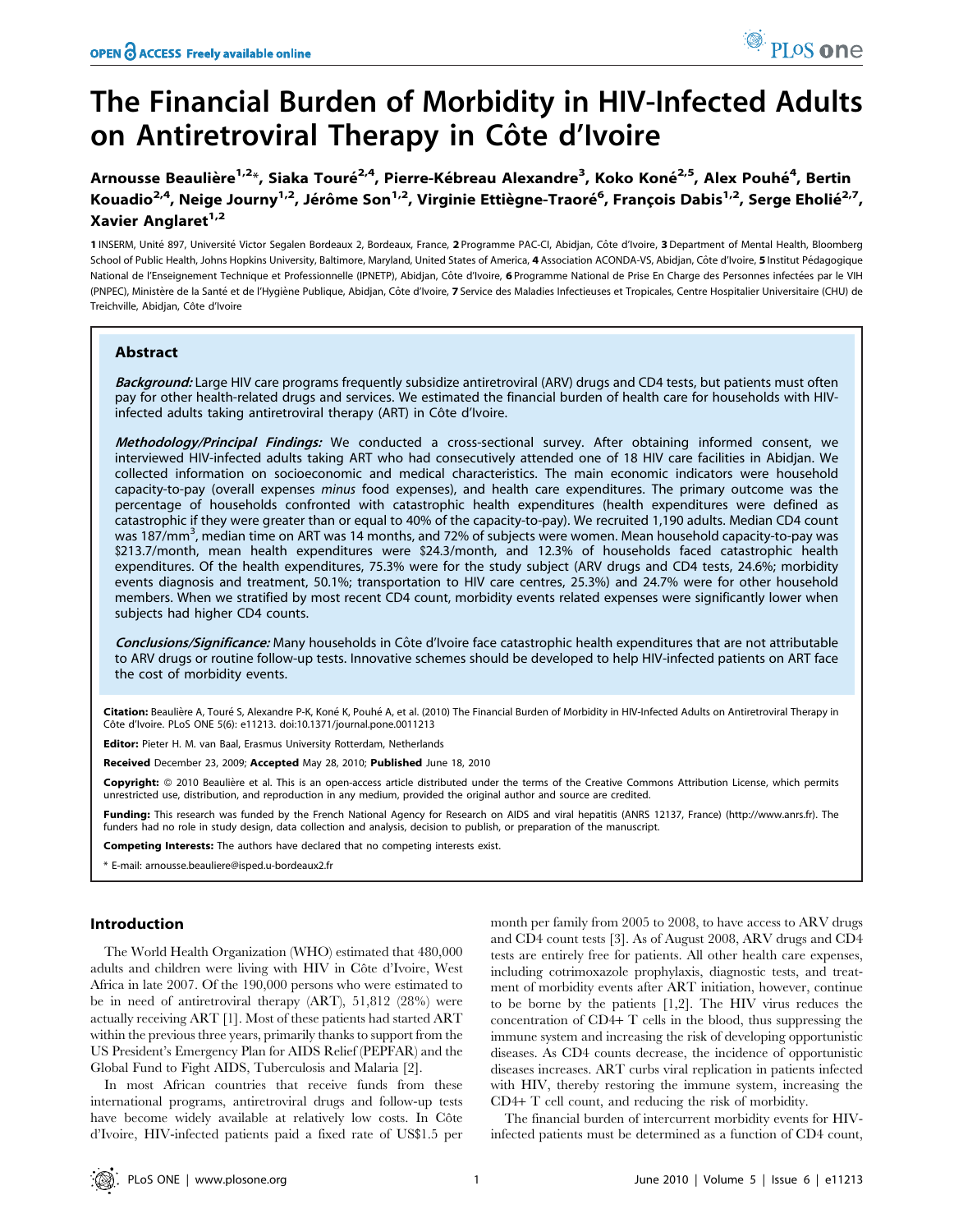because it is likely to decline rapidly after ART initiation and increases in CD4 counts [4–6]. Although it is reasonable to expect that the financial burden of HIV on households decreases considerably after ART initiation, preliminary evidence suggests the contrary  $[2,4–6]$ . To explore this issue, the Côte d'Ivoire Ministry of Health has recommended that studies be conducted on health care expenses among HIV-infected patients initiating ART in Côte d'Ivoire.

Here we report the health-related expenditures of adults on ART in Côte d'Ivoire.

#### Methods

### Data collection

We conducted a two-month cross-sectional survey from June to July 2007 in 18 health care facilities, 16 in Abidjan, the economic capital, and two in provincial towns. These public or non-profit private health centres all participate in the Aconda HIV care network. Aconda, a non-governmental organization that is dedicated to HIV/AIDS care and treatment, has been described elsewhere [7]. Study participants were selected sequentially. One patient out of every X patients who presented to care between March 1 and April 30, 2007 was asked to participate. The inclusion rate X differed by study center and was equal to  $A/(B \times 70\%)$ , where A was the sample size at the study center, B was the anticipated number of patients who would visit the center during the study period, and 70% was the anticipated proportion of patients who would accept to participate. The sample size A at each study center was the overall study sample size multiplied by the number of patients in active follow-up at the study center and divided by the number of patients in active follow-up at all 18 study centers.

Overall, 1,451 adults taking ART who had attended one of the 18 HIV care centres were randomly chosen to participate in a face-toface interview. 1,275 HIV-infected patients accepted to be interviewed and gave verbal informed consent – informed consent took the form of an open, easily understood communication process between investigator and subject approved by the national ethics committee. After obtaining verbal informed consent, investigators used a standardized questionnaire to record data on household structure, and expenses during the past three months.

When patients did not have some of the requested information, we asked for their permission to contact the head of the household or any other adult household member who could answer our questions. The unit of observation was one patient per household.

Individual data on HIV disease, including most recent CD4 count and history of ART, were gathered from each patient's personal medical record at the HIV care centre.

This study was approved by the Ethics Committee of the Côte d'Ivoire Ministry of Health and the Institutional Review Board of the French National Agency for AIDS research and viral hepatitis (ANRS).

#### Variables definition

Total household expenditures were defined as the sum of the expenses of all household members over the past three months. Expenditures were classified as food expenditures, health care expenditures, and other expenditures (electricity, water, telephone, school fees, transportation non-related to health, etc) [8,9].

Household capacity-to-pay was defined as the household's nonsubsistence expenses, i.e. total household expenditures minus food expenditures [10–15].

Health expenditures were stratified into two groups: expenditures related to treatment of the HIV-infected study subject, and expenditures related to the treatment of other members of the family (whose HIV serostatus was unknown). Health expenditures for the HIV-infected study subjects were divided into three groups: (i) ARV drugs and routine follow-up tests, which were available to all HIV-infected patients living in Côte d'Ivoire at a fixed rate of US\$ 1.5 per month at the time of the survey; (ii) other medical expenditures (medical consultations, hospital stays, non-CD4 tests, and non-ARV drugs), and (iii) non-medical health-related expenditures (transportation to HIV care centres and housing near health facilities).

Health expenditures are defined as catastrophic when they exceed a given proportion of household resources [13,16]. We used the WHO definition, which characterizes health expenses as catastrophic when they are greater than or equal to 40% of a household's capacity-to-pay [11].

#### Statistical analysis

Expenses were estimated in US dollars (\$). Each variable was estimated per household. We determined the mean, standard deviation, median, interquartile range, and range of the distribution of each household characteristic in the study population. Data were described both overall, and stratified by most recent CD4 count  $($ <100, 100–199, 200–349, 350–499, and  $\geq$ 500/mm<sup>3</sup>). We analysed differences in main outcomes by CD4 category using parametric or non-parametric tests, depending on the distribution of the variable. We determined the factors associated with catastrophic health expenditures using univariate and multivariate logistic regression.

Analyses were performed using STATA 10 software (StataCorp, College Station, Texas, USA).

## Results

#### Socio-demographic and clinical characteristics

Among the 1,275 HIV-infected patients on ART who accepted to be interviewed and gave verbal informed consent, 85 (6.7%) were excluded from the analysis, because their CD4 counts had not been measured in the previous 12 months. Of the remaining 1,190 patients that we included in the analysis, 72% were female and 45% were heads of household. The main clinical and sociodemographic characteristics of these patients are reported in Table 1. Nine percent of households had a health insurance scheme.

#### Expenditures

Investigators collected information from 1,158 patients (97.3%) on household structure and expenses in order to complete the questionnaire. We interviewed other adult household members to complete the questionnaire for the remaining 32 (2.7%) patients.

Mean overall household expenditures were \$313.8 per household per month (Table 2). When we subtracted food from the overall household expenditures, mean household capacity-to-pay was \$213.7 per month. Health care expenditures accounted on average for 9.9% of overall household expenditures, and 17.7% of the capacity-to-pay (standard deviation 0.5%, median 10.4%, interquartile range [IQR] 5.2%–21.9%). On average, 75.3% of health expenditures were for the study subjects (ARV drugs and CD4 tests, 24.6%; other tests and drugs, 50.1%; and transportation to HIV care centre, 25.3%), and 24.7% were for other members of the household.

Figure 1 and Figure 2 illustrate the components of household health expenditures, stratified by most recent CD4 count. As shown in Figure 1, overall health expenditures and expenditures related to treatment of the study subject were significantly lower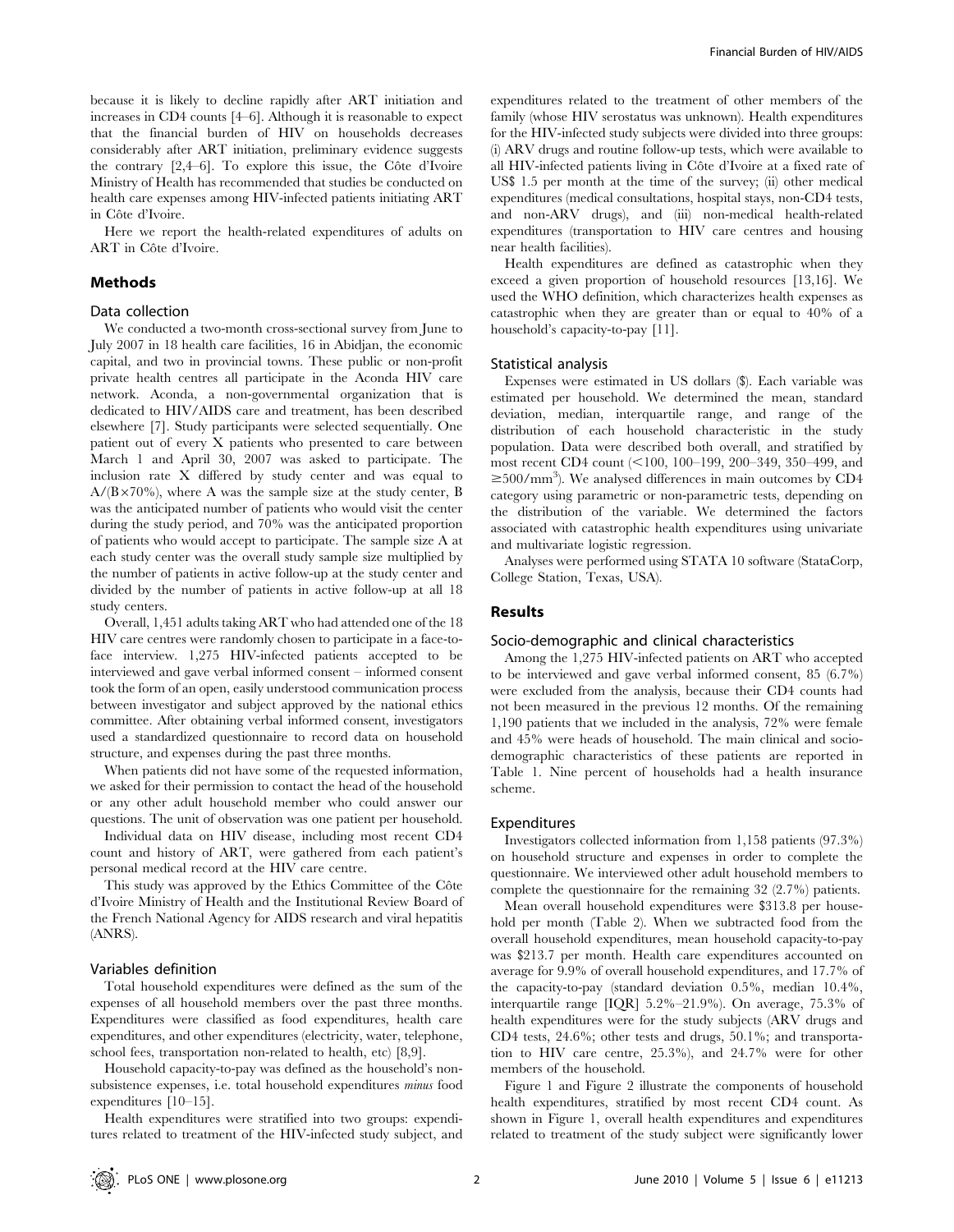**Table 1.** Characteristics of patients and households ( $N = 1190$ ).

#### Patient characteristics

| Most recent CD4 count (cell/mm <sup>3</sup> ), median (IQR)                  | 187 (88-301) |
|------------------------------------------------------------------------------|--------------|
| Median time (months) since most recent CD4 count, median (IQR) 5.5 (3.4–7.5) |              |
| CD4 stratum (cell/mm <sup>3</sup> ), number (%)                              |              |
| < 100                                                                        | 330 (27.7)   |
| 100-199                                                                      | 301 (25.3)   |
| $200 - 349$                                                                  | 332 (27.9)   |
| 350-499                                                                      | 124 (10.4)   |
| $\geq$ 500                                                                   | 104(8.7)     |
| Time spent on ART (months), median (IQR)                                     | $14(7-23)$   |
| Age (years), median (IQR)                                                    | $37(31-43)$  |
| Women, number (%)                                                            | 857 (72)     |
| Employment sector of the patient, number (%)                                 |              |
| Formal                                                                       | 167(14)      |
| Informal                                                                     | 559 (47)     |
| Unemployed                                                                   | 464 (39)     |
| Patient is household head, number (%)                                        | 535 (45)     |
| Structure of the households                                                  |              |
| Number of household members, median (IQR)                                    | $5(3-8)$     |
| Level of education of the household head, number (%)                         |              |
| None                                                                         | 500 (42)     |
| Primary                                                                      | 286 (24)     |
| Secondary                                                                    | 309 (26)     |
| University                                                                   | 95 (8)       |

#### Footnotes for table 1:

%: percentage.

IQR: interquartile range.

ART: antiretroviral therapy.

Most recent CD4 count: all within the past 12 months; median time since the most recent CD4 count was 5.5 months (IQR 3.4; 7.5).

Formal sector: public or private sector employment registered with the income (or profit) tax authorities.

Informal sector: employment in at least one unorganized enterprise in the last 7 days, irrespective of employment status and regardless of whether it was the primary or secondary job.

## doi:10.1371/journal.pone.0011213.t001

#### Table 2. Household expenditures.

when patients had higher CD4 counts ( $p = 0.03$  and  $p \le 0.001$ , respectively). Health expenditures for other members of the household did not differ significantly by CD4 count  $(p = 0.77)$ . As shown in Figure 2, spending on ARV drugs and routine tests was slightly lower, and spending on non-ARV drugs and non-CD4 tests was dramatically lower, when patients had higher CD4 counts. Both differences were significant  $(p<0.001$  and  $p<0.001$ , respectively).

Figure 3 shows the percentage of households whose health expenditures/capacity-to-pay ratios reached various thresholds. Twelve percent of households met the WHO definition for catastrophic health care expenditures (health expenditures greater than or equal to 40% of the household's capacity-to-pay), 28% of households had ratios above 20%, and 50% of households had ratios above 10.4%.

The following factors were associated with catastrophic health expenditures in multivariate analysis (Table 3): increased time spent on ART (adjusted odds ratio [AOR] 0.97; 95% confidence interval [CI] 0.94–0.99), female HIV-infected patients (AOR 0.58; 95%CI 0.46–1.33), secondary level of education of the household head (AOR 0.31; 95%CI 0.15–0.63), increased household size (AOR 0.73; 95%CI 0.66–0.81); highest household income quartile (AOR 0.27; 95%CI 0.07–1.12). There was no significant association between catastrophic health expenditures and household having a health insurance scheme (AOR 0.59; 95%CI 0.13–2.55).

Differences between patients who were excluded due to missing CD4 counts and patients who were included in the study were significant for mean age (34 vs. 37 years,  $p<0.01$ ) and mean health expenditures among HIV-uninfected members of households (\$5.8 vs.  $$10.4/month$ ,  $p = 0.01$ ). Differences in all other variables, including total household expenditures, total health expenditures and food expenditures, were not significant.

#### **Discussion**

We investigated the burden of health care expenditures among households with HIV-infected adults on ART in Côte d'Ivoire, West Africa. Our findings add to the literature on the economic impact of chronic diseases such as HIV/AIDS on households in resource-limited settings [6,12–20].

In the early era of large HIV care and treatment programmes in sub-Saharan Africa, the emphasis has been on improving access to

|                                          | Mean value US\$ per month (SD) | Mean percentage          |                          |                          |
|------------------------------------------|--------------------------------|--------------------------|--------------------------|--------------------------|
| Total household expenditures*            | 313.8 (14.9)                   | 100%                     |                          |                          |
| Food expenditures                        | 100.1(2.2)                     | 39.7%                    |                          |                          |
| Non-food non-health expenditures         | 189.4 (14.2)                   | 50.5%                    |                          |                          |
| Health expenditures                      | 24.3(1.5)                      | 9.9%                     | 100%                     |                          |
| For the HIV-infected study subject       | 13.8(0.7)                      | $\overline{\phantom{a}}$ | 75.3%                    | 100%                     |
| Antiretroviral drugs and CD4 count tests | 1.9(0.0)                       | ٠                        | $\overline{\phantom{a}}$ | 24.6%                    |
| Other medical costs**                    | 8.8(0.7)                       | $\overline{\phantom{a}}$ | $\overline{a}$           | 50.1%                    |
| Transportation                           | 3.1(0.2)                       | $\sim$                   | $\sim$                   | 25.3%                    |
| Other members of the household           | 10.5(1.2)                      | -                        | 24.7%                    | $\overline{\phantom{a}}$ |

#### Footnotes for table 2:

ARV: antiretroviral.

Capacity-to-pay: non-subsistence expenses, i.e. total household expenditures minus food expenditures.

\*Self-declared expenditures in FCFA converted at exchange rate US\$1 = 420 FCFA at time of survey (June–July 2007).

\*\*Other drugs and tests, medical consultations, and hospital stays.

doi:10.1371/journal.pone.0011213.t002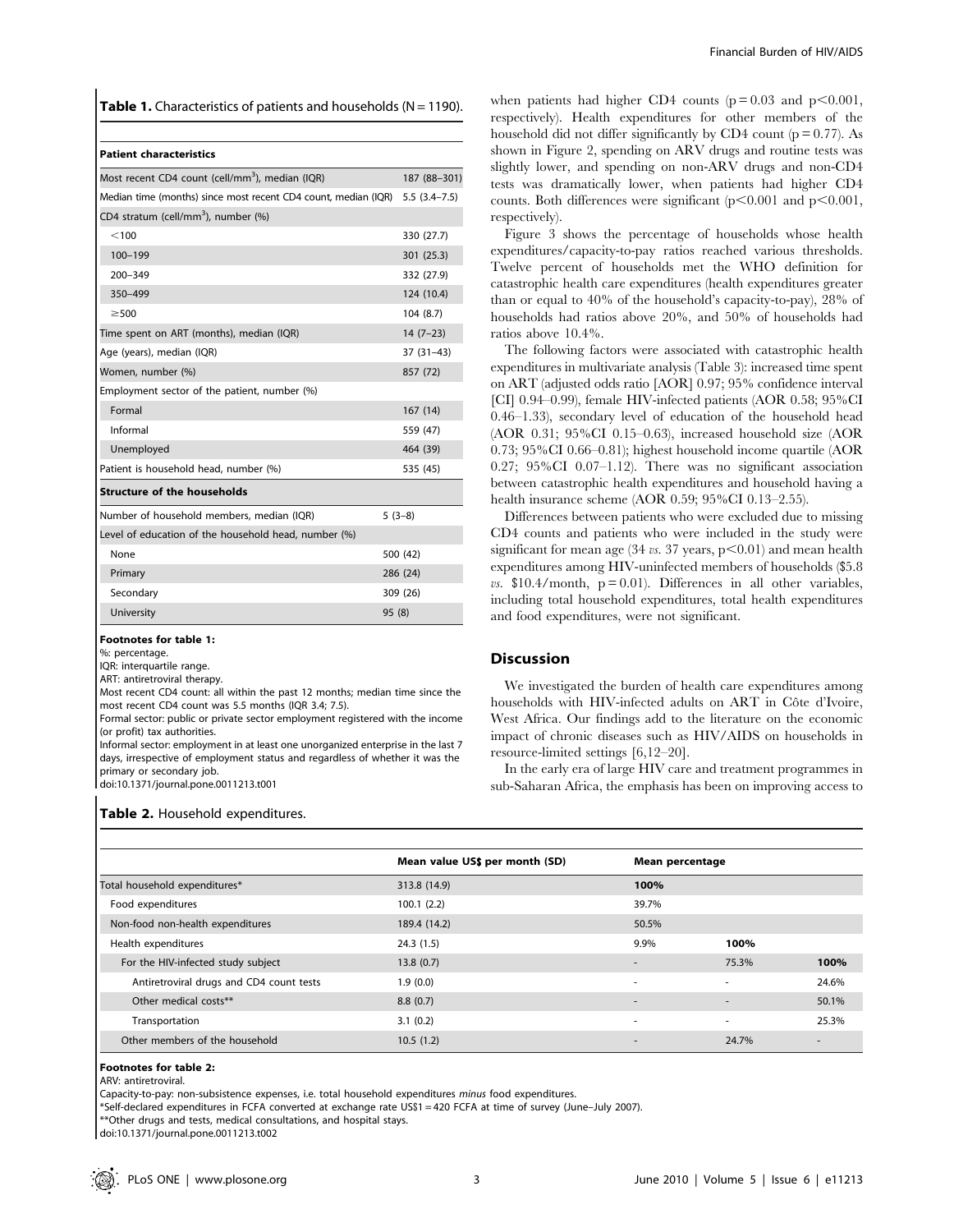

Figure 1. Household health expenditures for HIV-infected patients and other members of the family by CD4 count. Footnotes for figure 1:  $\bullet$  Expenditures for the HIV-infected patient by CD4 count, overall  $p$  value<0.001. • Expenditures for other household members by CD4 count, overall  $p$  value = 0.77.  $\bullet$  Overall health expenditures by CD4 count, overall  $p$  value = 0.03. doi:10.1371/journal.pone.0011213.g001

ARV drugs and routine tests. Previous studies have shown that out-of-pocket payments for drugs and tests act as a barrier to care, and that clinical outcomes are worse in settings in which drugs and routine tests are not free [4,21,22,23,24]. These findings have largely contributed to the decision of program funders to make ARV drugs and routine tests available free of charge throughout the continent.

ARV drugs and routine tests were available at a very low cost in Côte d'Ivoire at the time of our study, and have recently become entirely free. Our study suggests that this decision is unlikely to alleviate the economic burden of HIV care on households, because the majority of health expenditures are for non-ARV drugs, nonroutine tests, medical consultations and hospital stays. A significant proportion of households with patients on ART, therefore, continue to be confronted with catastrophic health expenditures. Catastrophic health expenditures are defined as health care costs





Figure 2. Categories of health expenditures for HIV-infected **patients by CD4 count. Footnotes for figure 2: •** ARV drugs and routine tests by CD4 count, overall  $p$  value $<$ 0.001. • Other medical costs (non ARV drugs, non-routine tests, consultations, hospital stays) by CD4 count, overall p value = 0.0001.  $\bullet$  Non-medical costs (transportation) by CD4 count, overall  $p$  value = 0.14. doi:10.1371/journal.pone.0011213.g002



Figure 3. Health expenditures/capacity-to-pay ratio. doi:10.1371/journal.pone.0011213.g003

that constitute a large share of household resources and either divert from consumption of basic goods or force the household to use savings, sell assets, or borrow money [10,25]. Our results strongly suggest that morbidity events in patients on ART represent a significant economic burden for households, even when patients have CD4 counts above 200 [26]. In multivariate analysis, the risk of catastrophic household health expenditures decreased with increased time spent on ART, female HIV-infected patients, head of household education level and household size. As expected, households with higher incomes were at lower risk of incurring catastrophic health expenditures than households with lower incomes [14,27]. Several hypotheses may explain our finding that the households of HIV-infected women are less likely to be associated with catastrophic spending. First, female patients may have unequal access to care compared to men. Their health expenditures may therefore be lower than those of male patients. Our finding is more likely due, however, to the fact that women in Côte d'Ivoire are generally not the main income earner of their household. HIV-infected women thus have a smaller impact on their households than HIV-infected men. When the HIV-infected person is the main income earner, time since infection becomes a critical factor in determining whether household expenditures will become catastrophic. If the patient's disease worsens, health expenditures increase and other household expenditures become more difficult to sustain. We also found that the presence or absence of health insurance had no impact on results, suggesting that having insurance does not protect households from catastrophic spending.

Our study has several limitations. First, we only calculated direct costs. If we had integrated indirect costs, such as time and opportunity costs, we likely would have found that morbidity events in patients on ART with low or intermediate CD4 counts leads to losses in income and productivity [12,17,28]. Income losses reduce household capacity-to-pay, while productivity losses result in a burden for the community. We probably took some income losses into account when we estimated overall household expenses and capacity-to-pay, but our survey did not deal with productivity losses. Therefore, we cannot determine the impact of non-ART and non-routine HIV care on the community.

Second, we estimated the household burden of health expenditures by estimating the proportion of the capacity-to–pay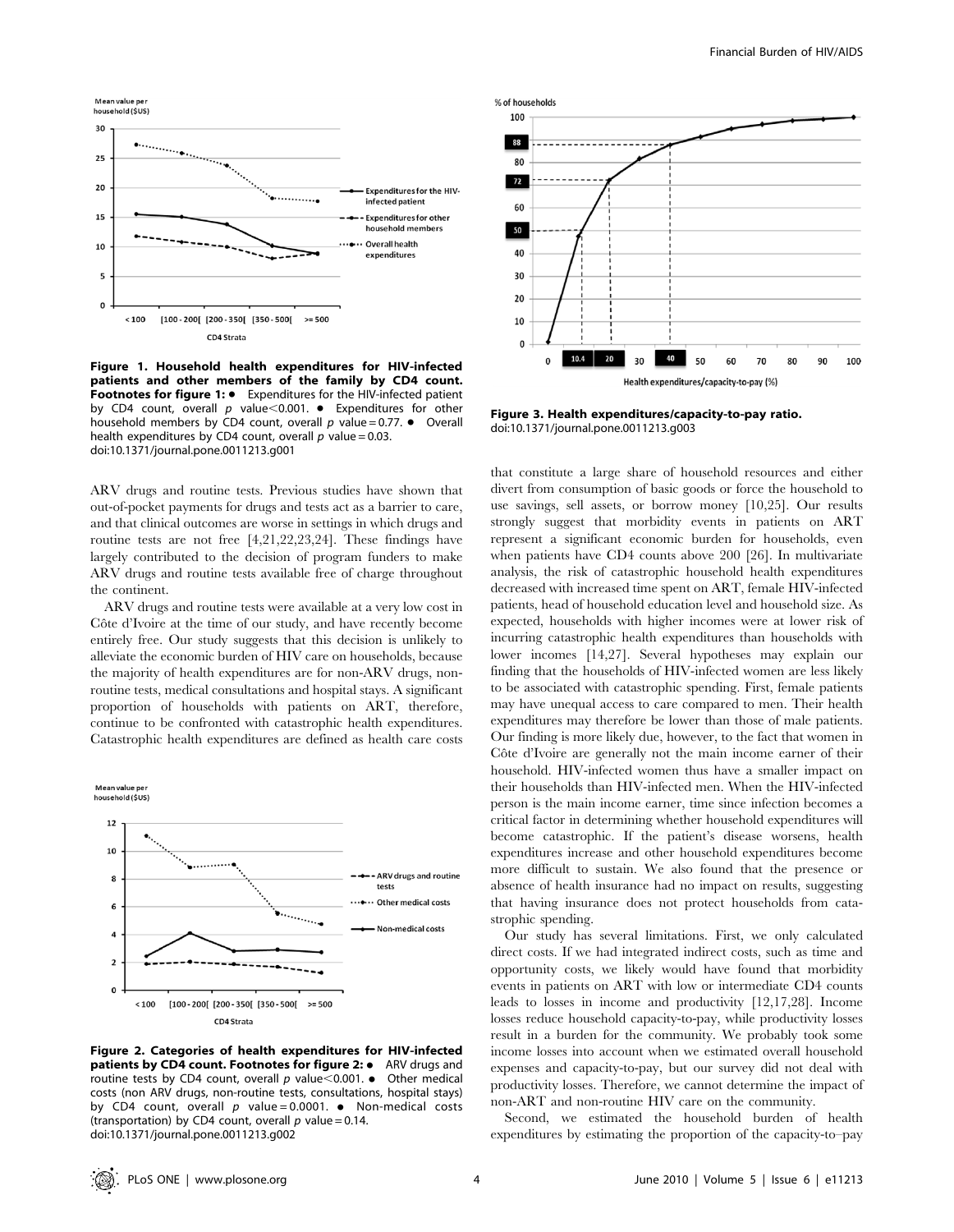Table 3. Factors associated with catastrophic health expenditures (threshold/cut-off level = 40%) among household with HIV-infected patients.

|                                          | <b>AOR (95%CI)</b>     | P-value |
|------------------------------------------|------------------------|---------|
| <b>Patient characteristics</b>           |                        |         |
| CD4 (cells/mm <sup>3</sup> )             |                        |         |
| $≤200$                                   | $0.87$ (0.45-1.67)     | 0.68    |
| $[200 - 350]$                            | $1.04(0.51 - 2.11)$    | 0.91    |
| $\geq$ 350                               | 1                      |         |
| Time spent on ART                        | $0.97(0.94 - 0.99)$    | 0.00    |
| Age (years)                              | $1.02(0.99 - 1.05)$    | 0.19    |
| Patient is household head                |                        |         |
| Yes                                      | $\mathbf{1}$           |         |
| No                                       | $0.79(0.46 - 1.35)$    | 0.38    |
| Female                                   |                        |         |
| Yes                                      | 1                      |         |
| <b>No</b>                                | $0.58(0.46 - 1.33)$    | 0.04    |
| Employment sector of the patient         |                        |         |
| Formal                                   | 1                      |         |
| Informal                                 | 1.80 (0.69-4.66)       | 0.23    |
| Unemployed                               | $1.90(0.41 - 8.79)$    | 0.41    |
| <b>Household characteristics</b>         |                        |         |
| Income quartiles                         |                        |         |
| Lowest quartile                          | 1                      |         |
| Lower middle quartile                    | $2.45(0.65 - 9.17)$    | 0.18    |
| Upper middle quartile                    | 1.13 (0.33-3.85)       | 0.85    |
| Highest quartile                         | $0.27(0.07 - 1.12)$    | 0.07    |
| Household size                           | $0.73(0.66 - 0.81)$    | 0.00    |
| Insurance status                         |                        |         |
| Yes                                      | 1                      |         |
| <b>No</b>                                | $0.59(0.13 - 2.55)$    | 0.48    |
| Level of education of the household head |                        |         |
| No education                             | 1                      |         |
| Primary                                  | $0.88$ $(0.53 - 1.44)$ | 0.61    |
| Secondary                                | $0.31(0.15 - 0.63)$    | 0.00    |
| University                               |                        |         |

#### Footnotes for table 3:

AOR: Adjusted Odds Ratio; CI: Confidence Interval.

ART: antiretroviral therapy.

Most recent CD4 count: all within the past 12 months; median time since the most recent CD4 count was 5.5 months (IQR 3.4; 7.5).

Formal sector: public or private sector employment registered with the income (or profit) tax authorities.

Informal sector: employment in at least one unorganized enterprise in the last 7 days, irrespective of employment status and regardless of whether it was the primary or secondary job.

doi:10.1371/journal.pone.0011213.t003

that was spent on health care. Capacity-to-pay was estimated from overall household expenditures, not household self-declared income. We used this method, because the sum of self-reported expenditures is considered to be a better approximation of the household's real purchasing power than the sum of self-reported incomes [9]. However, this method does not consider health expenditures that may have been reimbursed by insurance companies. We may have overestimated the burden of health expenditures among the 9% of households who declared having health insurance [8]. However, households with health insurance are generally wealthier than those without it [29], so it is unlikely that they introduced a major bias in our main results.

This study likely underestimated the economic consequences of HIV care on households, for several reasons. First, we were only able to gather data on one HIV-infected patient per household. In households with more than one HIV-patient, total household health expenditures were probably significantly higher. Second, we excluded 6.7% of patients from the study because they had not performed CD4 count tests. Although total household expenditures and total health expenditures did not differ significantly between excluded patients and included patients, it is still possible that excluded patients were poorer than patients who were included in the study. Third, some authors suggest using shorter recall periods for regular purchases like food, and longer recall periods for durable goods such as rent [15]. Because we asked households to recall all expenditures, including food and housing, in the previous 3 months, we may have underestimated both regular purchases and durable goods. Fourth, 16 of the 18 study centers were in the economic capital of Côte d'Ivoire and probably provide care to the wealthier segments of the country's population. Catastrophic health expenditures are likely to be even higher in other regions of Côte d'Ivoire. Finally, some households may have been using outside funds to cope with the health expenditures associated with HIV at the time of the survey, as suggested by previous studies [12,18,30]. The use of precautionary savings, depletion of assets, and money borrowed from friends and relatives to pay for both health care and other expenses (e.g. school) may have inflated the capacity-to-pay and reduced the perceived proportion of households with catastrophic health expenditures [12,13,15,30–33].

To our knowledge, no other study in Côte d'Ivoire has estimated the expenditures of households with at least one HIVinfected member. We therefore cannot compare our results to previous studies. Nor can we declare that our sample is representative, because our survey was not conducted at the national level. That said, a 2008 national survey of the standard of living in households across Côte d'Ivoire (National Household Living Standard Survey) found that 47.8% of household expenses were related to food, 5.8% were related to health care and 3.7% were related to education [34]. In our study, the proportion of total household expenditures devoted to food (39.7%) was lower than in the general population, while the proportion of total household expenditures used for health-related needs (9.9%) was much higher than in the general population.

Finally, the time since HIV diagnosis at the time of the survey was unknown. It is likely that as households continue to cope with HIV-related health expenses over time, the financial burden becomes increasingly large.

We used a 40% health expenditures/capacity-to-pay ratio to define catastrophic health expenditures, consistent with the WHO definition [10,14,25]. Other studies have used thresholds of 5% or 20% to define health expenditures as high burdens for the household [12,27,35]. When we varied the threshold from 20% to 60%, the percentage of households facing catastrophic health expenditures was 10–28%. While the 40% ratio is commonly used, there is no definitive threshold for establishing when expenditures become catastrophic [14]. This approximate threshold represents the limit under which households must sacrifice basic needs, sell productive assets, incur debt, or be impoverished, in order to finance health expenditures [12,30,36].

In conclusion, our findings suggest that innovative schemes should be developed to help HIV-infected patients on ART face the cost of morbidity events. The recent decision by the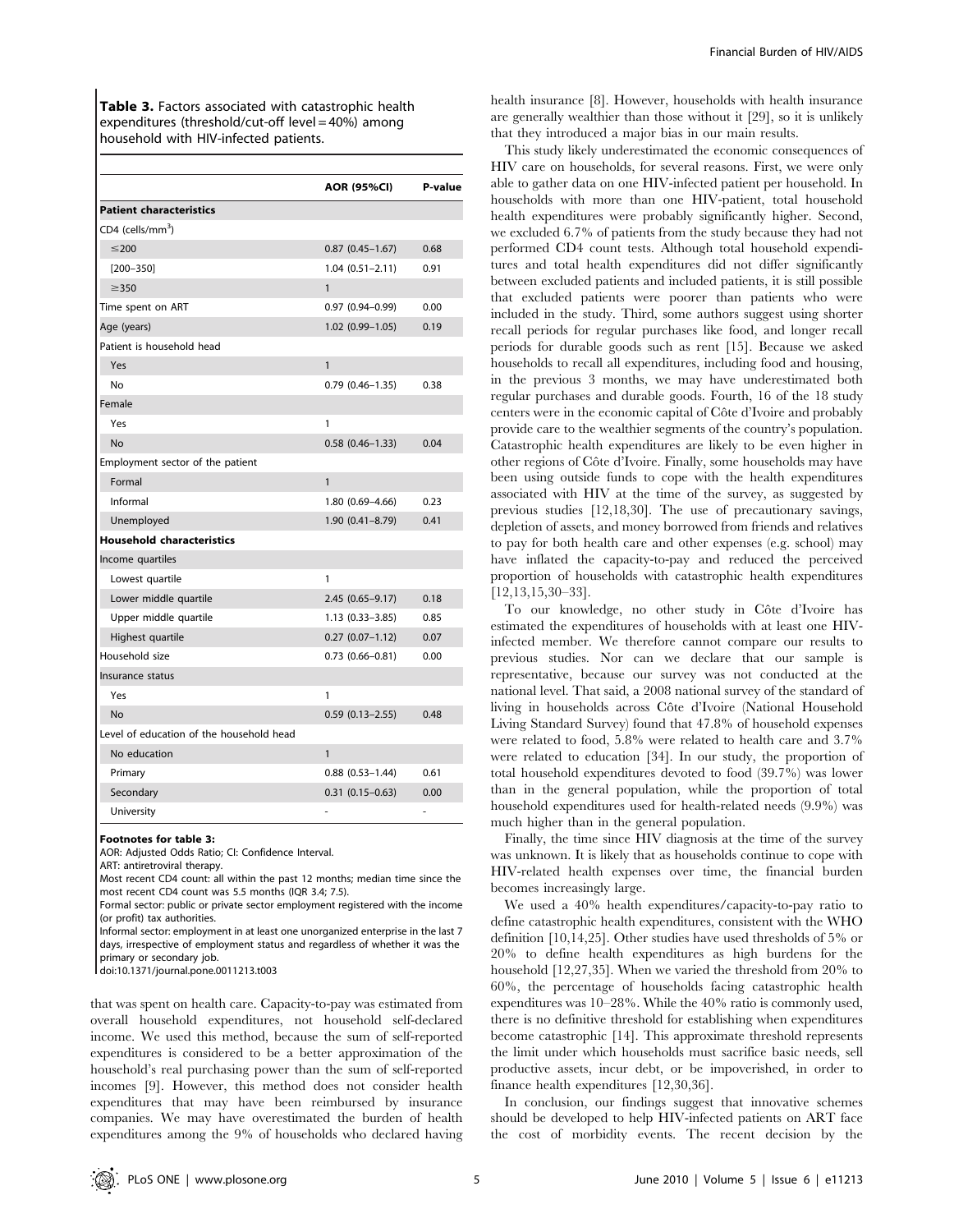government of Côte d'Ivoire to provide ARV drugs and CD4 tests for free should be considered as a first step, but additional steps must be taken to further alleviate the burden of HIV/AIDS care and treatment in patients on ART [37–40].

Abolishing user fees would mean higher real costs for funders [41,42]. Financing strategies, such as pre-payments and community-based or micro-insurance risk pooling, could be implemented to make households participate in reducing costs, while simultaneously preventing catastrophic financial situations. The aim of a new financing system should be to improve access to care, especially for concurrent morbidity events, to protect people from catastrophic financial expenses and subsequent impoverishment, and to offer equitable and efficient health benefits [43–48]. One attractive operational scheme might be a National HIV/AIDS Care Equity Fund, which could be financed by international donors, national authorities and households. This type of system, however, should not be designed in isolation, but in combination with strategies, including a national social security system and

#### References

- 1. WHO (2008) The World Health Report 2008. Primary health care. Now more than ever. Geneva: WHO. Available:http://www.who.int/whr/2008/ whr08\_en.pdf. Accessed 19 February 2009.
- 2. WHO, UNAIDS, Unicef (2009) Toward universal access. Scaling up priority HIV/AIDS interventions in the health sector. Progress report 2009. Geneva: WHO. Available:http://www.who.int/hiv/pub/tuapr\_2009\_en.pdf. Accessed 5 October 2009.
- 3. Ministère de la Lutte contre le Sida (2008) Suivi de la déclaration d'engagement sur le VIH/SIDA (UNGASS). Rapport national de la Côte d'Ivoire 2008. Abidjan: Ministère de la Lutte contre le Sida. Available:http://data.unaids.org/ pub/Report/2008/cote\_divoire\_2008\_country\_progress\_report\_fr.pdf. Accessed 28 July 2008.
- 4. Brinkhof MW, Boulle A, Weigel R, Messou E, Mathers C, et al. (2009) Mortality of HIV-infected patients starting antiretroviral therapy in sub-Saharan Africa: comparison with HIV-unrelated mortality. PLoS Med 6: e1000066.
- 5. Boyer S, Marcellin F, Ongolo-Zogo P, Abega SC, Nantchouang R, et al. (2009) Financial barriers to HIV treatment in Yaounde, Cameroon: first results of a national cross-sectional survey. Bull World Health Organ 87: 279–287.
- 6. Onwujekwe O, Dike N, Chukwuka C, Uzochukwu B, Onyedum C, et al. (2009) Examining catastrophic costs and benefit incidence of subsidized antiretroviral treatment (ART) programme in south-east Nigeria. Health Policy 90: 223–229.
- 7. Toure S, Kouadio B, Seyler C, Traore M, Dakoury-Dogbo N, et al. (2008) Rapid scaling-up of antiretroviral therapy in 10,000 adults in Cote d'Ivoire: 2-year outcomes and determinants. AIDS 22: 873–882.
- 8. Murray CJ, Evans DB, eds. (2003) Health systems performance assessment: debates, methods and empiricism. Geneva: World Health Organization. 900 p.
- 9. Deaton A, ed. (1997) The analysis of household surveys: a microeconometric approach to development policy. Baltimore: The Johns Hopkins University Press. 488 p.
- 10. Xu K, Evans DB, Kawabata K, Zeramdini R, Klavus J, et al. (2003) Household catastrophic health expenditure: a multicountry analysis. Lancet 362: 111–117.
- 11. Xu K, Evans DB, Carrin G, Aguilar-Rivera AM (2005) Designing health financing systems to reduce catastrophic health expenditure. Technical briefs for policy-makers no 2. Geneva: World Health Organization, Available: http:// www.who.int/health\_financing/pb\_2.pdf. Accessed 11 May 2009.
- 12. Russell S (2004) The economic burden of illness for households in developing countries: a review of studies focusing on malaria, tuberculosis, and human immunodeficiency virus/acquired immunodeficiency syndrome. Am J Trop Med Hyg 71: 147–155.
- 13. Wagstaff A, van Doorslaer E (2003) Catastrophe and impoverishment in paying for health care: with applications to Vietnam 1993–1998. Health Econ 12: 921–934.
- 14. van Doorslaer E, O'Donnell O, Rannan-Eliya RP, Somanathan A, Adhikari SR, et al. (2007) Catastrophic payments for health care in Asia. Health Econ 16: 1159–1184.
- 15. Somkotra T, Lagrada LP (2009) Which households are at risk of catastrophic health spending: experience in Thailand after universal coverage. Health Aff (Millwood) 28: w467–478.
- 16. Wyszewianski L (1986) Families with catastrophic health care expenditures. Health Serv Res 21: 617–634.
- 17. Veenstra N, Whiteside A (2005) Economic impact of HIV. Best Pract Res Clin Obstet Gynaecol 19: 197–210.
- 18. McIntyre D, Thiede M, Dahlgren G, Whitehead M (2006) What are the economic consequences for households of illness and of paying for health care in low- and middle-income country contexts? Soc Sci Med 62: 858–865.

public-private partnerships [49–51]. Further studies should assess the feasibility, sustainability and operational challenges of a National HIV/AIDS Care Equity Fund.

### Acknowledgments

We are grateful to the patients who participated in the study, members of the National Program on HIV-care (PNPEC) team (Abidjan, Côte d'Ivoire), members of the Programme PAC-CI team (Abidjan, Côte d'Ivoire), members of the Association Aconda team (Abidjan, Côte d'Ivoire) and members of the Cost-effectiveness of Preventing AIDS Complications (CEPAC) team (Boston, USA).

#### Author Contributions

Conceived and designed the experiments: AB ST KK BK FD SE XA. Analyzed the data: AB PKA AP NJ JS. Contributed reagents/materials/ analysis tools: AB ST PKA AP KK BK NJ JS VET FD SE XA. Wrote the paper: AB ST PKA AP KK BK NJ JS VET FD SE XA. Responsible for the study coordination: AB. Co-responsible for the study coordination: ST.

- 19. Hounton SH, Akonde A, Zannou DM, Bashi J, Meda N, et al. (2008) Costing universal access of highly active antiretroviral therapy in Benin. AIDS Care 20: 582–587.
- 20. Taverne B, Diop K, Vinard P (2008) The cost of universal free access for treating HIV/AIDS in low-income countries: the case of Senegal. In: Coriat B, ed. The political Economy of HIV/AIDS in Developing Countries TRIPS, Public Health Systems and Free Access. London: Edward Elgar. pp 273–290.
- 21. Msellati P, Juillet-Amari A, Prudhomme J, Akribi HA, Coulibaly-Traore D, et al. (2003) Socio-economic and health characteristics of HIV-infected patients seeking care in relation to access to the Drug Access Initiative antiretroviral treatment in Cote d'Ivoire. AIDS 17 Suppl 3: S63–68.
- 22. Katzenstein D, Laga M, Moatti JP (2003) The evaluation of the HIV/AIDS drug access initiatives in Cote d'Ivoire, Senegal and Uganda: how access to antiretroviral treatment can become feasible in Africa. AIDS 17 Suppl 3: S1–4.
- 23. Furber AS, Hodgson IJ, Desclaux A, Mukasa DS (2004) Barriers to better care for people with AIDS in developing countries. BMJ 329: 1281–1283.
- 24. Posse M, Meheus F, van Asten H, van der Ven A, Baltussen R (2008) Barriers to access to antiretroviral treatment in developing countries: a review. Trop Med Int Health 13: 904–913.
- 25. Xu K, Evans DB, Kadama P, Nabyonga J, Ogwal PO, et al. (2006) Understanding the impact of eliminating user fees: utilization and catastrophic health expenditures in Uganda. Soc Sci Med 62: 866–876.
- 26. Nombela N, Kouadio B, Toure S, Seyler C, Flori YA, et al. (2006) Nonantiretroviral drug consumption by CD4 cell count in HIV-infected adults: a 5-year cohort study in Cote d'Ivoire. J Acquir Immune Defic Syndr 41: 225–231.
- 27. Su TT, Kouyate B, Flessa S (2006) Catastrophic household expenditure for health care in a low-income society: a study from Nouna District, Burkina Faso. Bull World Health Organ 84: 21–27.
- 28. Duraisamy P, Ganesh AK, Homan R, Kumarasamy N, Castle C, et al. (2006) Costs and financial burden of care and support services to PLHA and households in South India. AIDS Care 18: 121–127.
- 29. WHO (2009) World Health Statistics. Geneva: World Health Organization. 149 p.
- 30. Russell S (1996) Ability to pay for health care: concepts and evidence. Health Policy Plan 11: 219–237.
- 31. Pradhan M, Prescott N (2002) Social risk management options for medical care in Indonesia. Health Econ 11: 431–446.
- 32. Van Damme W, Meessen B, Por I, Kober K (2003) Catastrophic health expenditure. Lancet 362: 996; author reply 997.
- 33. Flores G, Krishnakumar J, O'Donnell O, van Doorslaer E (2008) Coping with health-care costs: implications for the measurement of catastrophic expenditures and poverty. Health Econ 17: 1393–1412.
- 34. International Monetary Fund (IMF) (2009) Côte d'Ivoire: Poverty Reduction Strategy Paper. Washington: International Monetary Fund. Available: http:// planipolis.iiep.unesco.org/upload/Cote%20Ivoire/Cote\_dIvoire\_prsp\_2009. pdf. Accessed 20 May 2010.
- 35. Lu C, Chin B, Li G, Murray CJ (2009) Limitations of methods for measuring out-of-pocket and catastrophic private health expenditures. Bull World Health Organ 87: 238–244.
- 36. Russel S, Gilson L (2006) Are health services protecting the livelihoods the urban poor in Sri Lanka? Findings from two low-income areas of Colombo. Soc Sci Med 63: 1732–1744.
- 37. Souteyrand YP, Collard V, Moatti JP, Grubb I, Guerma T (2008) Free care at the point of service delivery: a key component for reaching universal access to HIV/AIDS treatment in developing countries. AIDS 22 Suppl 1: S161–168.